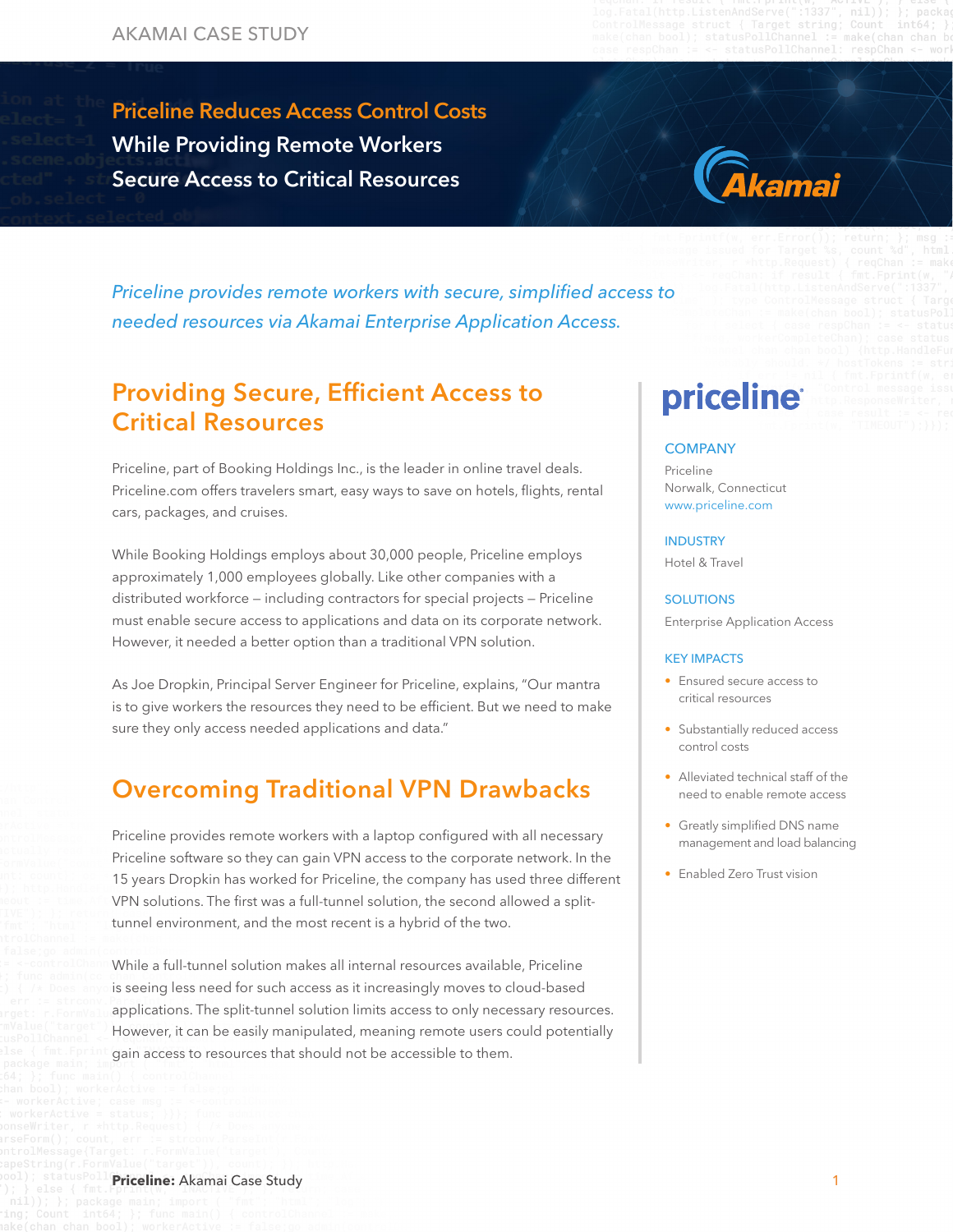## Priceline Reduces Access Control Costs While Providing Remote Workers Secure Access to Critical Resources

The company also uses Citrix to grant access to certain applications. Unfortunately, this does not give users the freedom to choose the application they prefer to access needed data.

Dropkin subscribes to the philosophy that organizations should secure their data at the application layer in addition to at the gateway layer. "It's not realistic to assume all users will take care of ensuring our data remains safe. I need to do what is necessary to prevent users from getting at applications and data that they should not access."

### Satisfying Cloud-Centric Needs with Enterprise Application Access

As Dropkin weighed his options, he quickly ruled out a separate firewalled Citrix environment complemented by tools that enabled granular access control. "This would have been too costly. We would have to pay for each Citrix license, the access control tools, the Active Directory license, and for our network engineers to maintain firewall rules," he says.

The vendor that Priceline uses for identity and access management did not plan to develop capabilities that enable access to both internal and external applications, but suggested Dropkin consider Enterprise Application Access (EAA) from Akamai.

*With Enterprise Application Access, we give remote workers secure access to the necessary resources and only the apps they should access." — Joe Dropkin*

A proof of concept enabled Dropkin to get a clear idea of how Priceline would benefit from EAA. In addition to appreciating that the EAA

connection is proxied for users, Dropkin appreciated the ability to enable protection for the entire Priceline network — without needing agents on each network resource. He was also impressed that EAA uses outbound connections without needing to make inbound connections via a firewall. Finally, he found the ease of deployment appealing.

Previously, Priceline had to set up an external DNS name for every internal and external resource. Now it can handle this easily via the EAA admin console. "I can deploy a new application in mere minutes just by setting up a connector. And I can do this without bothering my colleagues in charge of DNS, infrastructure, and networking." Dropkin can also choose whether remote workers should download the EAA client or use the online version of the solution.

### Enabling a Zero Trust Vision

With EAA, Priceline can now provide remote workers with streamlined access to internal resources. Dropkin explains, "We no longer need to equip each remote worker with a \$2,500 laptop configured with our software. The lightweight Akamai client saves us on bandwidth by enabling us to avoid a full tunnel into our environment, while ensuring more secure access to necessary resources."